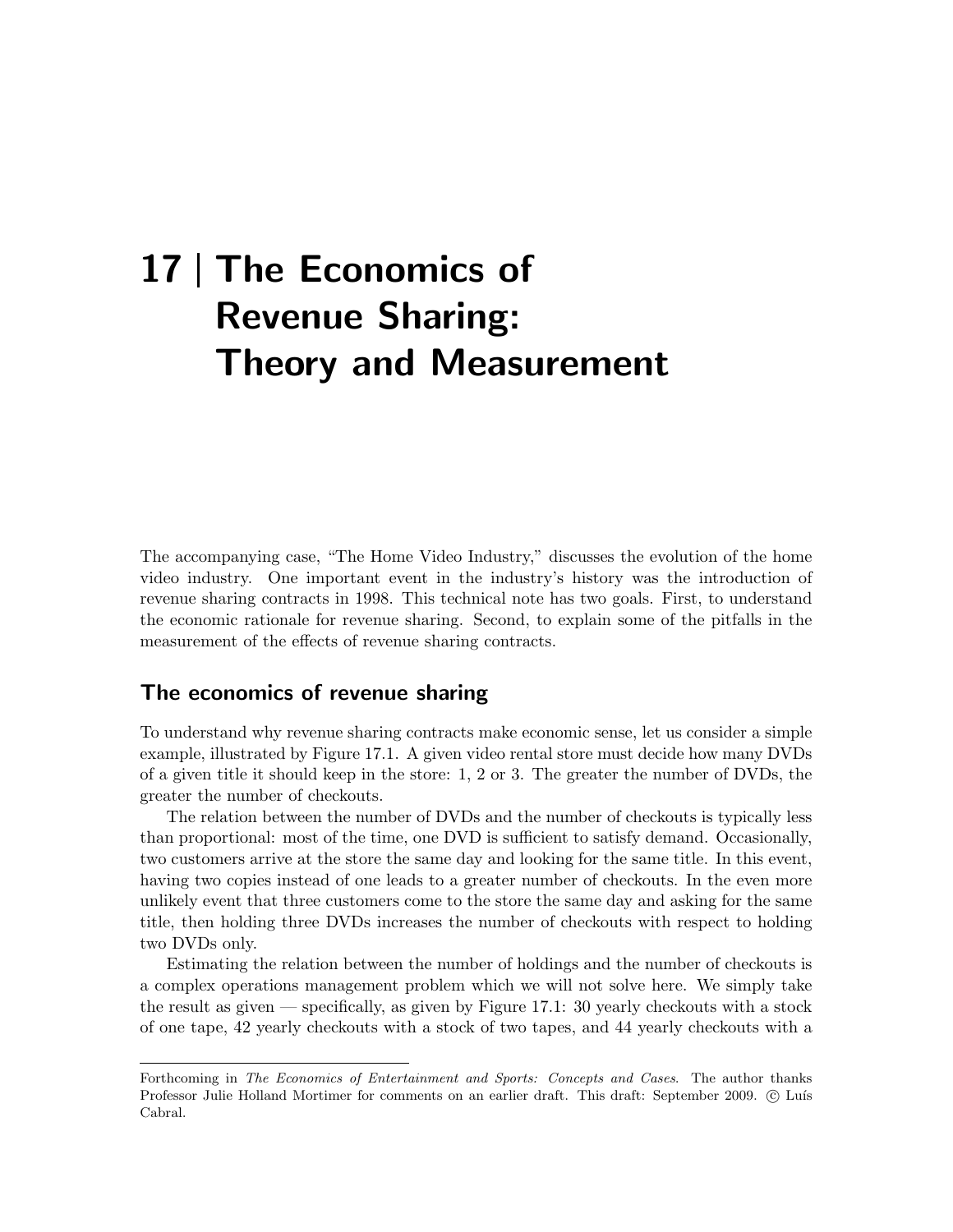stock of three tapes. The fact the third number is so close to the second one reflects the low probability of three customers simultaneously requesting the same title.

We also take as given the average price of a rental, which we assume is 3. Given the price of a rental and the number of checkouts, we can compute gross revenue as a function of DVD holdings. This is given by the second row in Figure 17.1.

 $\Box$  **Retailer's choice.** The retail store must decide whether to acquire DVDs by purchase of by signing a revenue sharing agreement. Under a purchase contract, the store pays the studio 60 per DVD and keeps all of the rental revenues. This leads to the profit distribution shown in Figure 17.1. For example, if the store selects to have two DVDs, then its profit is given by  $126 - 2 \times 60 = 6$ . The studio's revenue, in turn, is given by  $2 \times 60 = 120$ . Total joint profit is simply gross revenue (126) since we are assuming (not a bad approximation) that the physical cost of an extra DVD copy is close to zero.

Consider now the possibility of revenue sharing. Suppose that the contract terms are an upfront fee of 7 and a 50% share of sales revenues. If, again, the store decides to hold two DVD copies, then its profit is now given by  $50\% \times 126 - 2 \times 7 = 49$ . The studio, in turn, makes  $50\% \times 126 + 2 \times 7 = 77$ .

We finally come the retailer's optimal choice. This is simply the choice of contract and number of DVDs that maximizes retailer's profit. Direct inspection shows that this is given by two DVDs under revenue sharing, yielding a profit of 49. A different number of DVDs would yield the retailer a lower profit (38 or 45). Shifting to purchase would make the retailer even worse.

As to the studio, having the retailer choose revenue sharing is also a good thing. Notice that, if the retailer were to purchase two DVDs, then the studio would make a profit of 120, greater than what it makes by revenue sharing two DVD. However, were the retailer to choose the purchase option, it would purchase only one DVD: as Figure 17.1 shows, retailer profit is greater with the one DVD purchase option than with two or three.

 $\Box$  Incentives. To summarize the above analysis: by switching from purchase to revenue sharing, both retailer and studio become better off. Magic? Yes and no. The key word is incentives: As Figure 17.1 shows, joint profits (that is, studio plus retailer) are greater the greater the number of copies held in the store. This makes sense: it costs nothing (or next to nothing) to produce additional copies, and there is always the possibility of an extra sale in the event that many customers arrive at the store simultaneously.

The problem is that the store makes its choice of number of DVDs thinking about its profits, not joint profits with the studio. The beauty of revenue sharing is that it (partly) aligns retailer and studio's interests, and consequently moves the choice of number of DVDs closer to the industry optimum.

Close but not quite. As we saw above, under revenue sharing the retailer chooses to hold two DVD copies. However, the jointly optimal number is three. Revenue sharing does not perfectly align retailer and studio incentives. One possibility to further improve the retailer and the studio's situation is for the studio to force the retailer to choose three copies if it wants to go with revenue sharing. Why does this work? Because the retailer, while preferring two DVDs to three DVDs under revenue sharing, prefers three DVDs under revenue sharing (a 45 profit) to the best option under purchase (a 30 profit). In fact, Rentrak contracts (exemplified in the accompanying case study) frequently included output forcing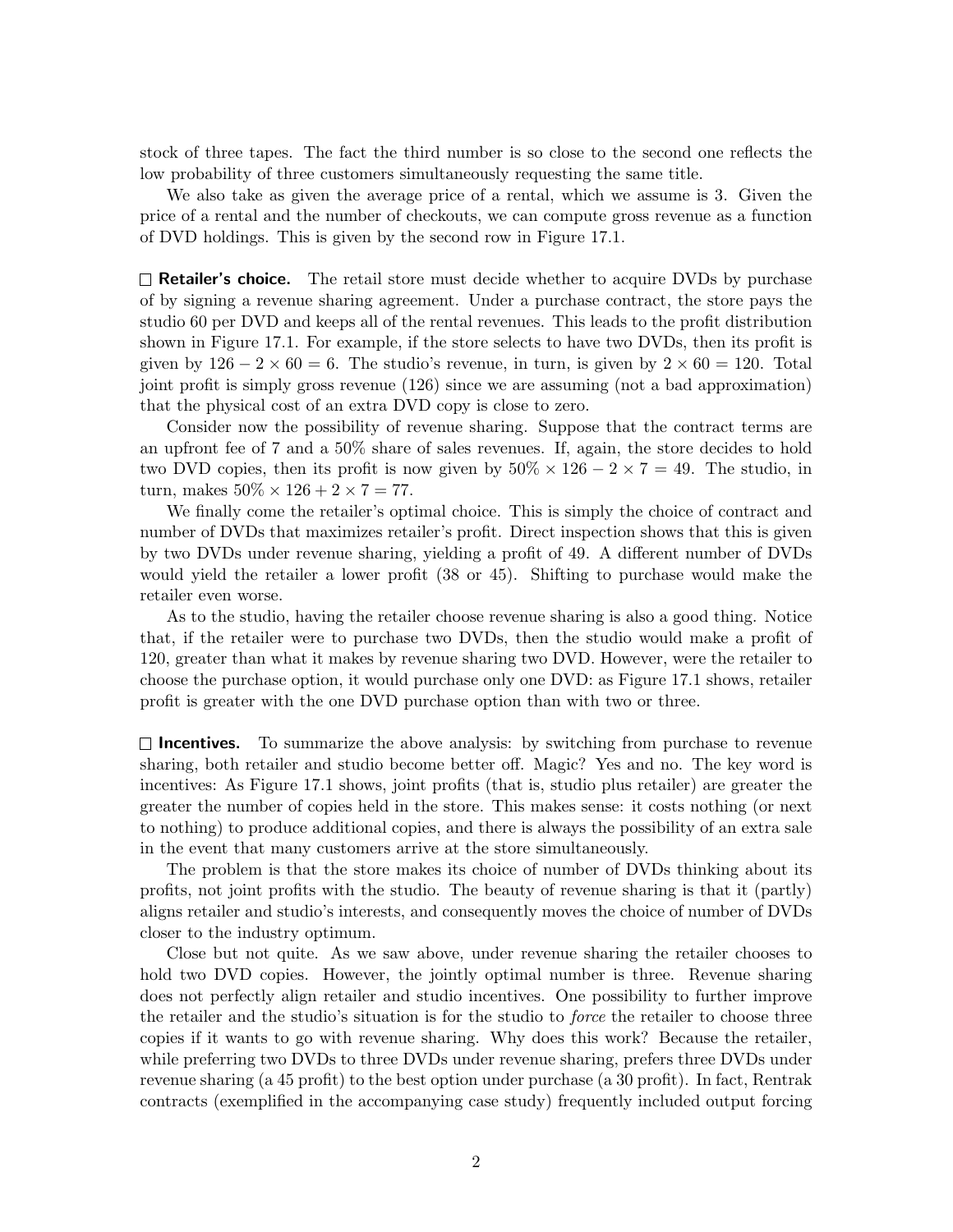## Figure 17.1

Purchase vs revenue sharing.

| Number of copies in store           | 1  | 2   | 3     |  |  |  |
|-------------------------------------|----|-----|-------|--|--|--|
| Number of checkouts per year        | 30 | 42  | 44    |  |  |  |
| Gross revenue                       | 90 | 126 | 132   |  |  |  |
| Profit levels under purchase        |    |     |       |  |  |  |
| Store                               | 30 | 6   | $-48$ |  |  |  |
| Studio                              | 60 | 120 | 180   |  |  |  |
| Joint                               | 90 | 126 | 132   |  |  |  |
| Profit levels under revenue sharing |    |     |       |  |  |  |
| Store                               | 38 | 49  | 45    |  |  |  |
| Studio                              | 52 | 77  | 87    |  |  |  |
| Joint                               | 90 | 126 | 132   |  |  |  |

Underlying assumptions: Sale price: 60; Revenue sharing upfront fee: 7; Store revenue share: 0.5; Rental price: 3.

clauses of this kind.

 $\square$  Costs and benefits. So what's the catch, one might ask? If revenue sharing contracts are so good, what took this industry so long to implement them? One important consideration is that the cost of implementing revenue sharing is considerably greater than the cost of implementing a simple sales transaction. In the latter, one transaction takes place at one point in time and no additional information or monitoring is necessary. Revenue sharing, by contrast, requires that studio (or an intermediary between the studio and the retailer) monitor sales.

## Measuring the impact of revenue sharing

Having established the economics reasoning behind revenue sharing, the next question is how to measure its effects. One possibility is to compare studio and retailer profitability under purchase agreements and under revenue sharing. The theory described in the previous section predicts that both are higher under revenue sharing.

Figure 17.3 shows profitability per title when the contract form was purchase and when it was revenue sharing. The data are divided by title type: A, B and C, in decreasing order of box-office revenues (A: greater than \$40m; B: \$15–40; C: \$0.25–15m). As expected, profits are greater for A titles than for B titles, and for B titles than for C titles: rental-market popularity is proportional to box-office popularity. Moreover, for a given movie type, both retailer profit and distributor profit are greater under purchase than under revenue sharing.

This result runs contrary to the theory prediction. The problem is that a direct comparison of profits per title is potentially problematic. To understand why, consider Figure 17.2, which replicates the analysis of Figure 17.1 for the case of a high-demand title. Specifically, all values of rental sales are doubled with respect to Figure 17.1. When we now compare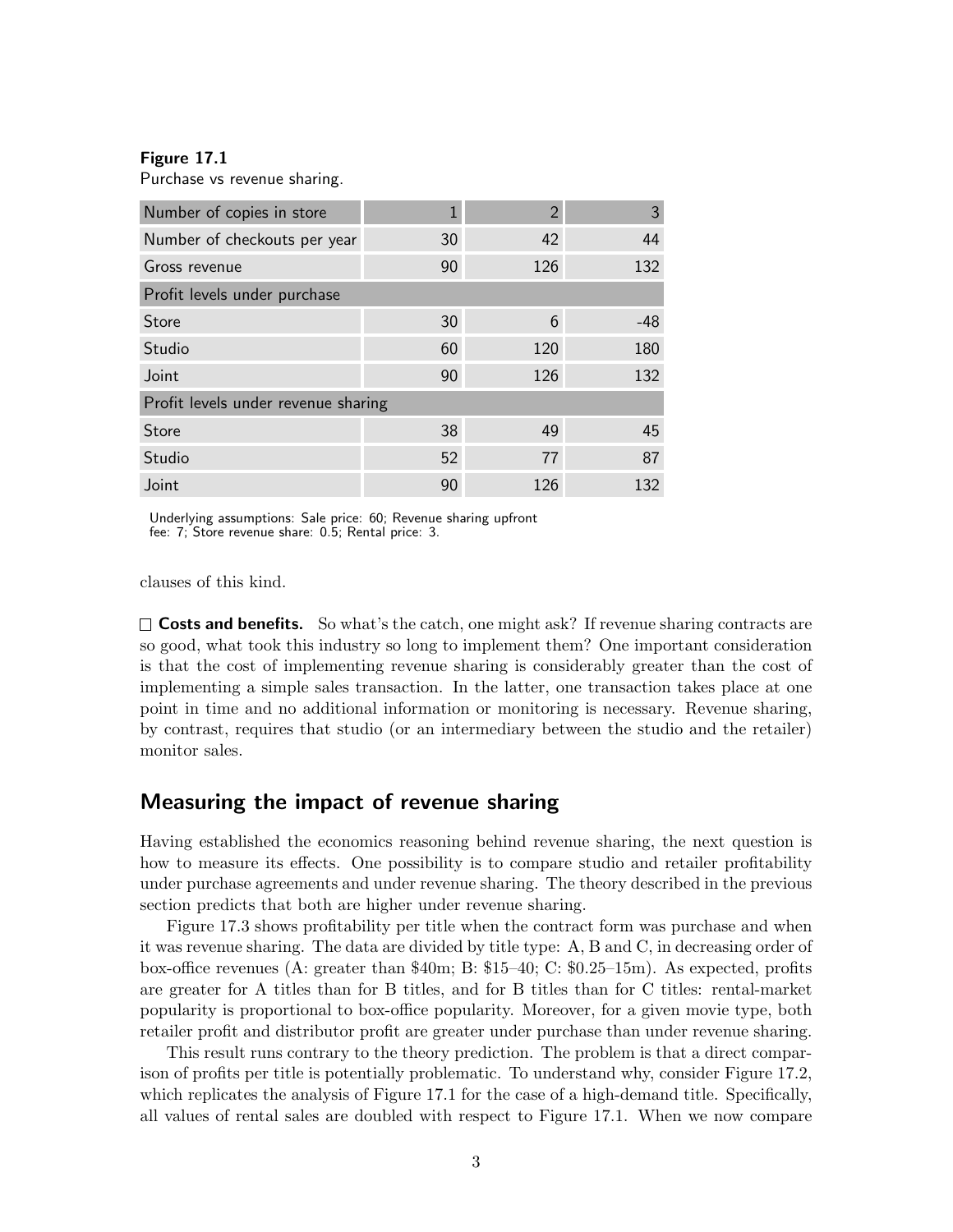## Figure 17.2

Purchase vs revenue sharing: the case of a high-demand title.

| Number of copies in store           |     | $\mathcal{P}$ | 3     |  |  |
|-------------------------------------|-----|---------------|-------|--|--|
| Number of checkouts per year        | 60  | 84            | 88    |  |  |
| Gross revenue                       | 180 | 252           | 264   |  |  |
| Profit levels under purchase        |     |               |       |  |  |
| <b>Store</b>                        | 30  | 6             | $-48$ |  |  |
| Studio                              | 60  | 120           | 180   |  |  |
| Joint                               | 90  | 126           | 132   |  |  |
| Profit levels under revenue sharing |     |               |       |  |  |
| <b>Store</b>                        | 120 | 132           | 84    |  |  |
| Studio                              | 60  | 120           | 180   |  |  |
| Joint                               | 180 | 252           | 264   |  |  |

Underlying assumptions: Sale price: 60; Revenue sharing upfront fee: 7; Store revenue share: 0.5; Rental price: 3.

the retailer's profit levels under each combination of contract and number of copies, we conclude that the optimal solution is to outright purchase two copies of the DVD. The reason is that, if demand levels are higher, than the fixed cost of purchasing a DVD is relatively lower, and the purchase option becomes more attractive (since under purchase the retailer keeps 100% of rental revenues).

The problem in performing the direct, unconditional comparison in Figure 17.3 is that it does not control for variations in title popularity other than those predicted by previous box-office revenue. But there are many variations in demand in addition to those predicted by previous box-office revenue. Although these are not observed by us, they are observed by the rental stores who must choose between purchase and revenue sharing. In other words, Figure 17.3 may simply be capturing the difference between titles like that in Figure 17.1 and titles like that in Figure 17.2. The fact that profits are higher in the case of Ehibit 17.2's title (where purchase is the contract option chosen) than in the case of Ehibit 17.1's title (where revenue sharing is the contract option chosen) does not mean that switching to the purchase option increases profits — it simply means that the title corresponding to Figure 17.2 is a more popular title.

In technical terms, the problem with the unconditional approach implicit in Figure 17.3 is that it ignores unobserved heterogeneity across titles and so does not account for endogeneity in the choice of contracts, that is, the fact that contract choice depends critically on variables that are observed by the retail store but not included in the model.

 $\Box$  Controlling for unobserved heterogeneity. In order to properly measure the effects of revenue sharing versus purchase, the statistician must follow one of several alternative paths. One is to effectively eliminate unobservable heterogeneity: to formulate a statistical model that, based on all movie characteristics, store characteristics, store neighborhood demographics and other observable variables, effectively predicts the demand for a given